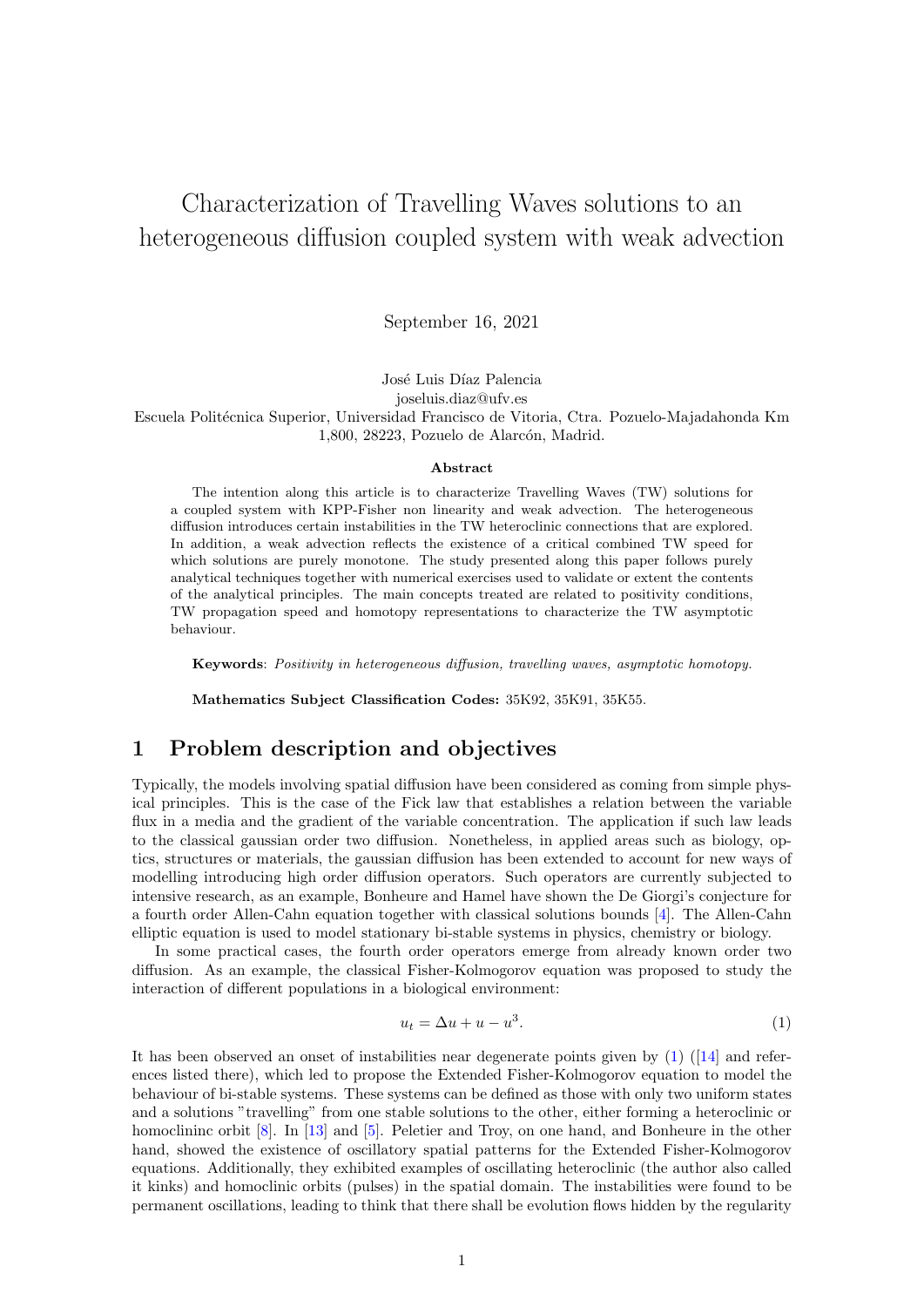of the second order diffusion. Therefore, the original Fisher-Kolmogorov equation was perturbed with a fourth order spatial derivative, leading to the Extended Fisher-Kolmogorov equation:

$$
u_t = -\gamma \Delta^2 u + \Delta u + u - u^3,\tag{2}
$$

where  $\Delta^2$  is the bi-laplacian operator.

In the classical sense, the Extended Fisher-Kolmogorov equation requires solutions to have continuous derivatives up to the fourth order. One can think, preliminary, that oscillating functions (such as sine, cosine or a combination of both) may be appropriate candidates to constitute solutions. Peletier and Troy showed the existence of oscillating solutions [\[13\]](#page-15-1). In addition and making use of a development in the exponential bundle of solutions, Rottschäfer and Doelman, showed the nature of such oscillations [\[14\]](#page-15-0).

A previous work [\[12\]](#page-15-2) developed a set of analysis about the existence of minimal heteroclinic orbits for a class of fourth order ODE systems (not necessarily cooperative) with variational structure. In the present analysis, we develop hetereclinic orbits for a cooperative system within the PDE theory and making use of analytical and numerical evidences to account for solution profiles in the Travelling Waves domain. In addition, the analysis focuses on the construction of exponential bundles of solutions that are represented through homotopy graphs. To illustrate the relevance of the exponential bundles of solutions, recently, Dang [\[7\]](#page-14-3) has provided a general method on the complex plane to analyze exponential solutions (and others rational and elliptic) for the  $(2+1)$ dimensional, the  $(3 + 1)$ -dimensional Boiti-Leon-Manna-Pempinelli equations and the  $(2 + 1)$ )-dimension Kundu-Mukherjee-Naskar equation. In addition in [\[3\]](#page-14-4), the author studies Travelling solutions to the non-local Fisher-KPP equation considering only the kernels for which the spatiallyuniform steady state  $u = 1$  is stable. Further, the search of waves propagation for a damped wave equation has been explored in [\[2\]](#page-14-5) for a fractional Laplacian with nonlinear source. The existence of solutions is assessed based on Galerkin approximations combined with the potential well theory to show the decay behaviour of solutions. Along the presented analysis, such decay behaviour is presented within the Travelling Waves solutions and exponential bundles. In addition, it is the intention to search for the most appropriate TW-solution with positivity and homogeneous convergence towards stationary solutions. In this sense, some previous works shall be mentioned. In [\[16\]](#page-15-3), the authors develop multiscale methods and asymptotic analysis to understand the homoge-nization in domains with heterogeneous strips. With the same intention, an analysis in [\[19\]](#page-15-4) aims to characterize homogeneous processes in heterogeneous reaction-diffusion environments. In [\[17\]](#page-15-5), compactness criteria are employed to characterize the homogenization of a diffusion-convection equation with divergence-free velocities. Further, some applications to other disciplinary subjects of homogenizing techniques in heterogenous porous media can be consulted in [\[18\]](#page-15-6) and [\[20\]](#page-15-7) that illustrate the relevance of the topic.

Fourth order operator equations have been assessed by Lyapunov stability approaches [\[1\]](#page-14-6), in which the existence of bifurcation branches for even, periodic solutions in both the Swift–Hohenberg and extended Fisher–Kolmogorov equations have been considered. During the present analysis, we use the homotopy analysis in stead of pure Lyapunov methods.

The high order operator induces a set of instabilities in the proximity of the stationary solu-tions. Recently, Díaz and Naranjo [\[9\]](#page-14-7) have shown the oscillating behaviour of self-similar solutions and have characterized regions of positivity for a class of high order cooperative system with no advection. This work permits to introduce insights on the instabilities shown by spatially inhomogeneous structures when they are modeled by diffusion (see [\[15\]](#page-15-8) and references there in for further details). Particularly, it is the intention to characterize the propagation features of the heteroclinic orbits connecting two spatially homogeneous solutions anticipated by the cooperative system formulation. Note that cooperativeness shall be understood as the synergistic collaboration between species to prosper and grow in a territory. Our observations will be made in the travelling wave domain, and mainly, in the travelling waves fronts and tips where the transition involving exponential bundles of solutions happen. The set of equations can be summarized as (Problem Q):

$$
u_t = -u_{xxxx} + \epsilon u_x + u(a - u) + v,
$$
  
\n
$$
v_t = -v_{xxxx} + \epsilon v_x + v(b - v) + u,
$$
\n(3)

<span id="page-1-0"></span>where  $\epsilon \in \mathbb{R}$  and sufficiently small, with initial conditions

$$
u_0(x); v_0(x) \in X = L^1(\mathbb{R}) \cap L_{loc}^{\infty}(\mathbb{R}), \ \ x \in \mathbb{R}.
$$
 (4)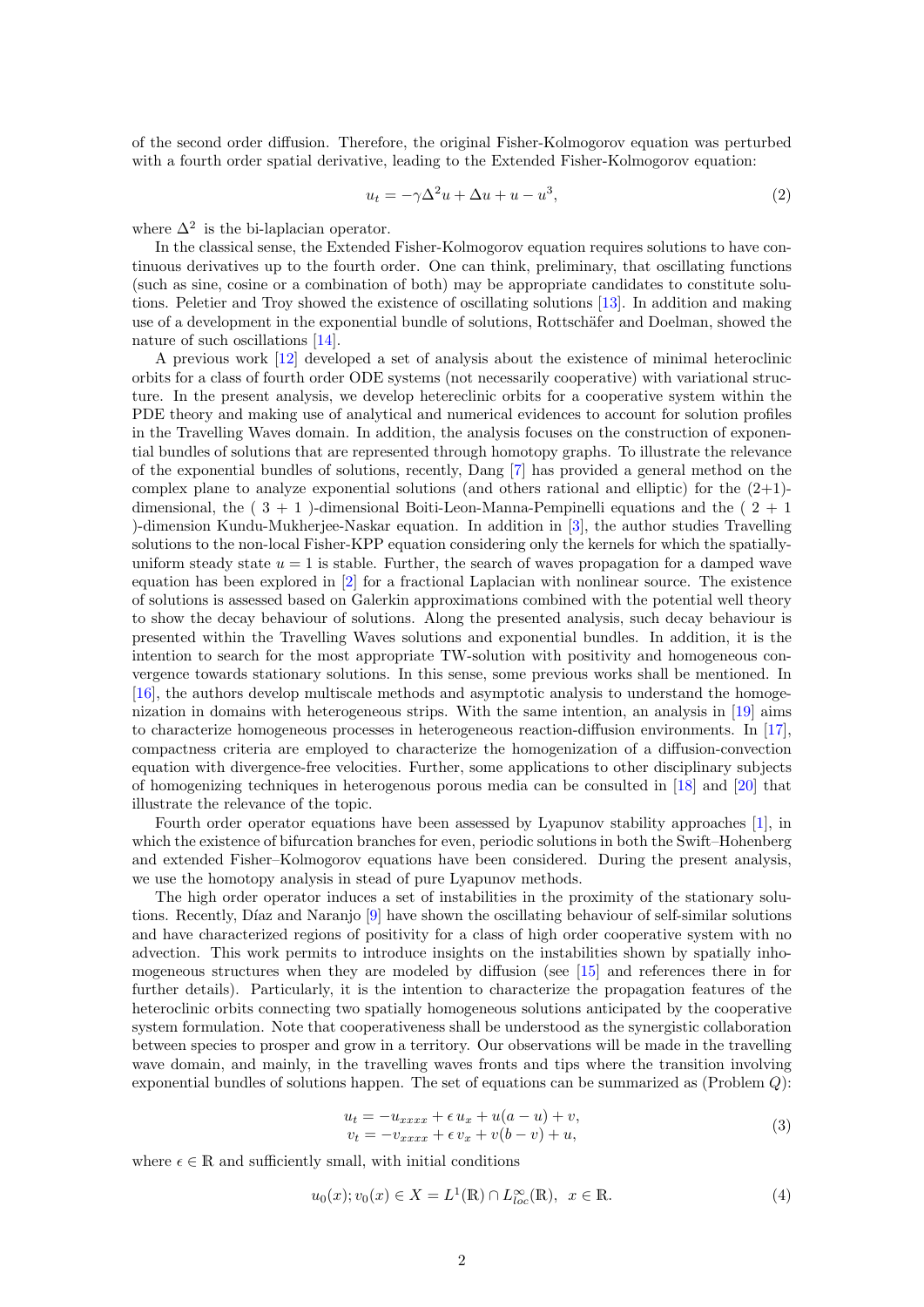The minus sign before the fourth order derivative term is introduced to account for a regular asymptotic stable system. As discussed such degenerate diffusion aims to introduce oscillatory patterns close the equilibrium so as to model a centre manifold (in the sense of oscillatory) behaviour. The terms  $v$  and  $u$  in the *u-equation* and the *v-equation* forcing terms respectively account for the coupled cooperation between species. The advection is introduced to account for a certain preferred direction in the space, for instance a direction of food and/or shelter.

It is to be noted that terms  $u(a - u)$  and  $v(b - v)$  have been dealt previously, for a single order two diffusion equation, by Kolmogorov, Pretrovskii and Piskunov leading to classical and so-called KPP problem of order two [\[11\]](#page-15-9). The KPP term is typical in biological systems (also called Allee effect) to model the birth, growth and death in species.

This analysis pretends to go beyond existence and uniqueness, providing some solutions profiles obtained by a combination of numerical and analytical methods. Furthermore, this study provides a stability analysis in the Traveling wave domain by homotopy representations.

## 2 Study in the Traveling Waves (TW) domain

### 2.0.1 Existence and Travelling Waves estructure

The TW formulation for problem  $Q(3)$  $Q(3)$  consists on operating in the TW variable  $(y)$  and profiles  $(f, g)$ , given by the following expressions [\[10\]](#page-15-10):

<span id="page-2-0"></span>
$$
u(x,t) = f(y); \ v(x,t) = g(y), \n y = x - \lambda_0 t,
$$
\n(5)

where  $\lambda_0$  is the propagation speed.

The system  $(3)$ , then, reads as

$$
(\lambda_0 + \epsilon) f' = f^{(4)} - f(a - f) - g, \qquad (\lambda_0 + \epsilon) g' = g^{(4)} - g(b - g) - f. \tag{6}
$$

Call  $\lambda = \lambda_0 + \epsilon$ .

The TW formulation is subjected to the pseudo-boundary conditions:

<span id="page-2-1"></span>
$$
f(-\infty) = 1;
$$
  $f(\infty) = 0,$   
\n $g(-\infty) = 1;$   $g(\infty) = 0.$  (7)

Firstly and aiming the understanding of basic TW profiles features, we enunciate the following lemma:

**Lemma 2.1.** The traveling waves moves from  $y \to -\infty$  to  $y \to \infty$ . In other words, the wave speed  $\lambda$  is positive.

*Proof.* Multiplying the first equation in [\(6\)](#page-2-0) by  $f'$ , the second one by  $g'$  and integrating by parts (Note the calculations are presented only for the first equation):

$$
-\lambda(f')^{2} = -f^{(4)}f' + aff' + f'g - f^{2}f',
$$
\n(8)

such that:

$$
\int f^{(4)} f' = f' f^{(3)} - \int f^{(3)} f^{(2)} = f' f^{(3)} - \left( f^{(2)} f^{(2)} - \int f^{(2)} f^{(3)} \right)
$$
  
=  $f' f^{(3)} - f^{(2)} f^{(2)} + \int f^{(2)} f^{(3)} = f' f^{(3)} - f^{(2)}^2 + f' f^{(3)} - \int f^{(4)} f'.$  (9)

Each of the involved integrals needs to be assessed with certain conditions at  $-\infty$  and  $\infty$  to be specified:

$$
\int f^{(4)} f' = \frac{1}{2} (2f' f^{(3)} - f^{(2)2}).
$$
\n(10)

The integral is assessed between  $-\infty$  and  $+\infty$ , where we admit the following approximations:

$$
f'(-\infty) = f^{(2)}(-\infty) = f^{(3)}(-\infty) = 0,
$$
  

$$
f'(\infty) = f^{(2)}(\infty) = f^{(3)}(\infty) = 0.
$$
 (11)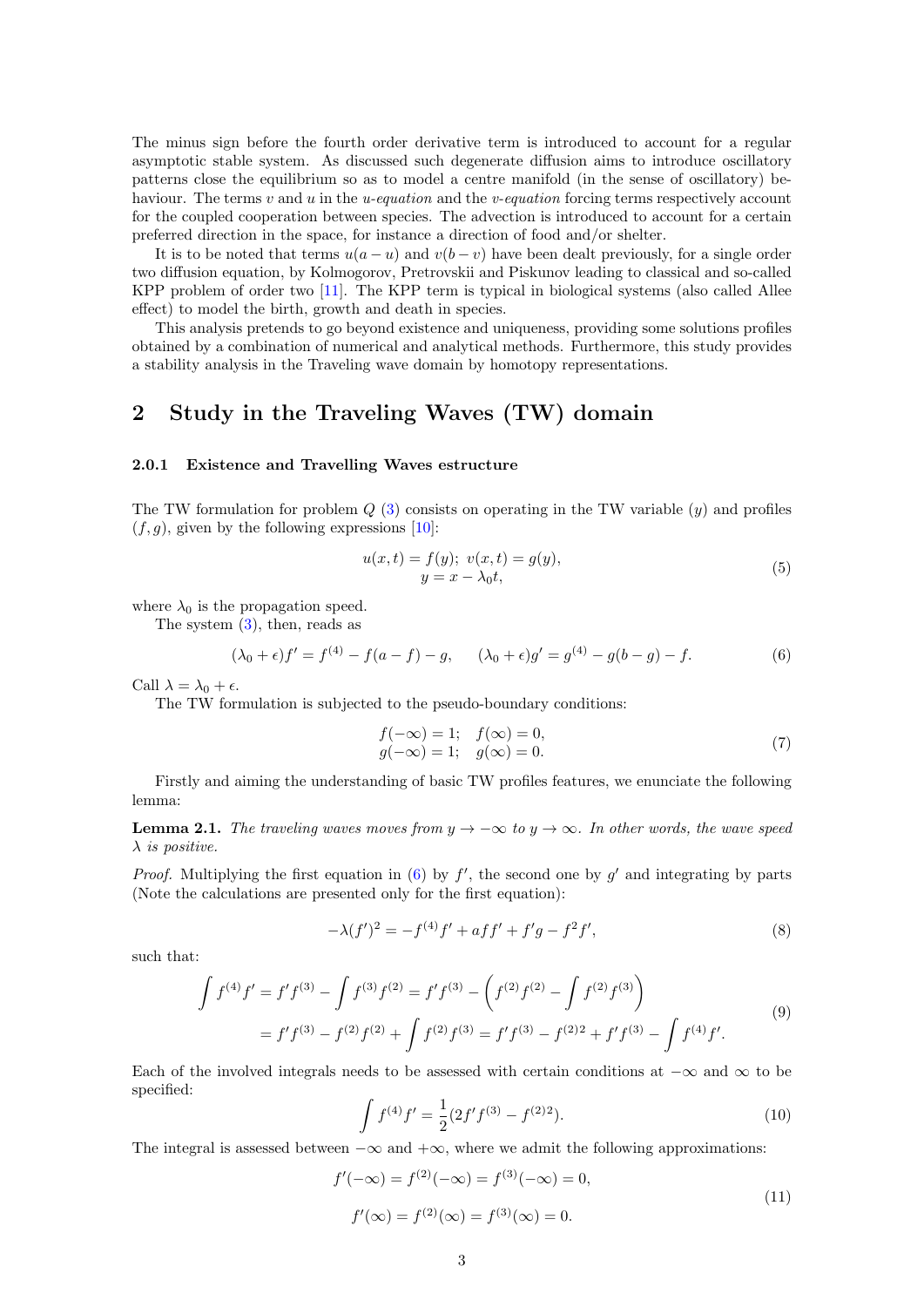Therefore:

$$
\int_{-\infty}^{\infty} f^{(4)} f' = 0.
$$
 (12)

We continue assessing the next involved integral:

$$
\int f f' = f f - \int f f',\tag{13}
$$

such that:

<span id="page-3-1"></span>
$$
\int_{-\infty}^{\infty} f f' = \frac{1}{2} \left[ f^2 \right]_{-\infty}^{\infty} = \frac{1}{2} \left[ f^2(\infty) - f^2(-\infty) \right] = \frac{1}{2} \left[ 0 - 1 \right] = -\frac{1}{2}.
$$
 (14)

The process is followed for the next integral involved:

<span id="page-3-0"></span>
$$
\int f'g = fg - \int fg'.
$$
\n(15)

In the assessment of the previous integral, we are interested on determining the sign character rather than a precise value. The cooperative state makes the solutions to evolve closely upon selection of an appropriate value in the TW-speed (See Figures 1 to 5 obtained upon numerical assessments). Then, assume that close the equilibrium conditions at  $-\infty$  and  $\infty$  the following holds  $\int f'g \sim \int fg'$ . Returning to [\(15\)](#page-3-0):

$$
\int_{-\infty}^{\infty} f'g \sim \frac{1}{2} \left( f(\infty)g(\infty) - f(-\infty)g(-\infty) \right) \sim \frac{1}{2}(0-1) \sim -\frac{1}{2}.
$$
 (16)

And finally, we repeat the same integration by parts for the last of the integrals involved:

$$
\int f^2 f' = f^2 f - \int 2f f'.\tag{17}
$$

Note that the integral on right has been already assessed in [\(14\)](#page-3-1). Then:

$$
\int_{-\infty}^{\infty} f^2 f' = [f^2 f]_{-\infty}^{\infty} - 2 \int_{-\infty}^{\infty} f f' = (0 - 1) - 2 \left( \frac{-1}{2} \right) = 0.
$$
 (18)

The compilation of the assessed integrals yields:

$$
-\lambda \int (f')^2 \sim 0 - \frac{1}{2}a - \frac{1}{2},\tag{19}
$$

$$
\lambda \sim \frac{\frac{1}{2}(a+1)}{\int (f')^2}.\tag{20}
$$

Considering  $a > 0$ , immediately  $\lambda > 0$ . The same process can be followed for the second equation of  $(6)$  to obtain:

$$
\lambda \sim \frac{\frac{1}{2}(b+1)}{\int (g')^2}.\tag{21}
$$

And considering  $b > 0$ ,  $\lambda > 0$  as well.

 $\Box$ 

To further characterize the TW existence, the system in  $(6)$  is converted into a linear system by the standard change of variables:

$$
f = f_1
$$
  
\n
$$
f' = f'_1 = f_2
$$
  
\n
$$
f'' = f''_1 = f'_2 = f_3
$$
  
\n
$$
f^{(3)} = f_1^{(3)} = f'_2 = f'_3 = f_4
$$
  
\n
$$
f^{(4)} = f'_4 = \lambda f_2 + af_1 + g_1 - f_1^2
$$
  
\n
$$
g^{(3)} = g_1^{(3)} = g_2^{(3)} = g_3 = g_4
$$
  
\n
$$
g^{(4)} = g'_4 = \lambda g_2 + bg_1 + f_1 - g_1^2
$$
  
\n
$$
g^{(5)} = g_2^{(6)} = g_3 = g_4
$$
  
\n
$$
g^{(6)} = g_1^{(7)} = g_2^{(8)} = g_3 = g_4
$$
  
\n
$$
g^{(7)} = g'_1 = g_2
$$
  
\n
$$
g^{(8)} = g_1^{(8)} = g'_2 = g_3
$$
  
\n
$$
g^{(9)} = g_1^{(9)} = g'_2 = g_3
$$
  
\n
$$
g^{(1)} = g'_2 = g_3
$$
  
\n
$$
g^{(2)} = g_1^{(1)} = g'_2 = g_3
$$
  
\n
$$
g^{(3)} = g_1^{(3)} = g'_2 = g_3
$$
  
\n
$$
g^{(4)} = g'_4 = \lambda g_2 + bg_1 + f_1 - g_1^2
$$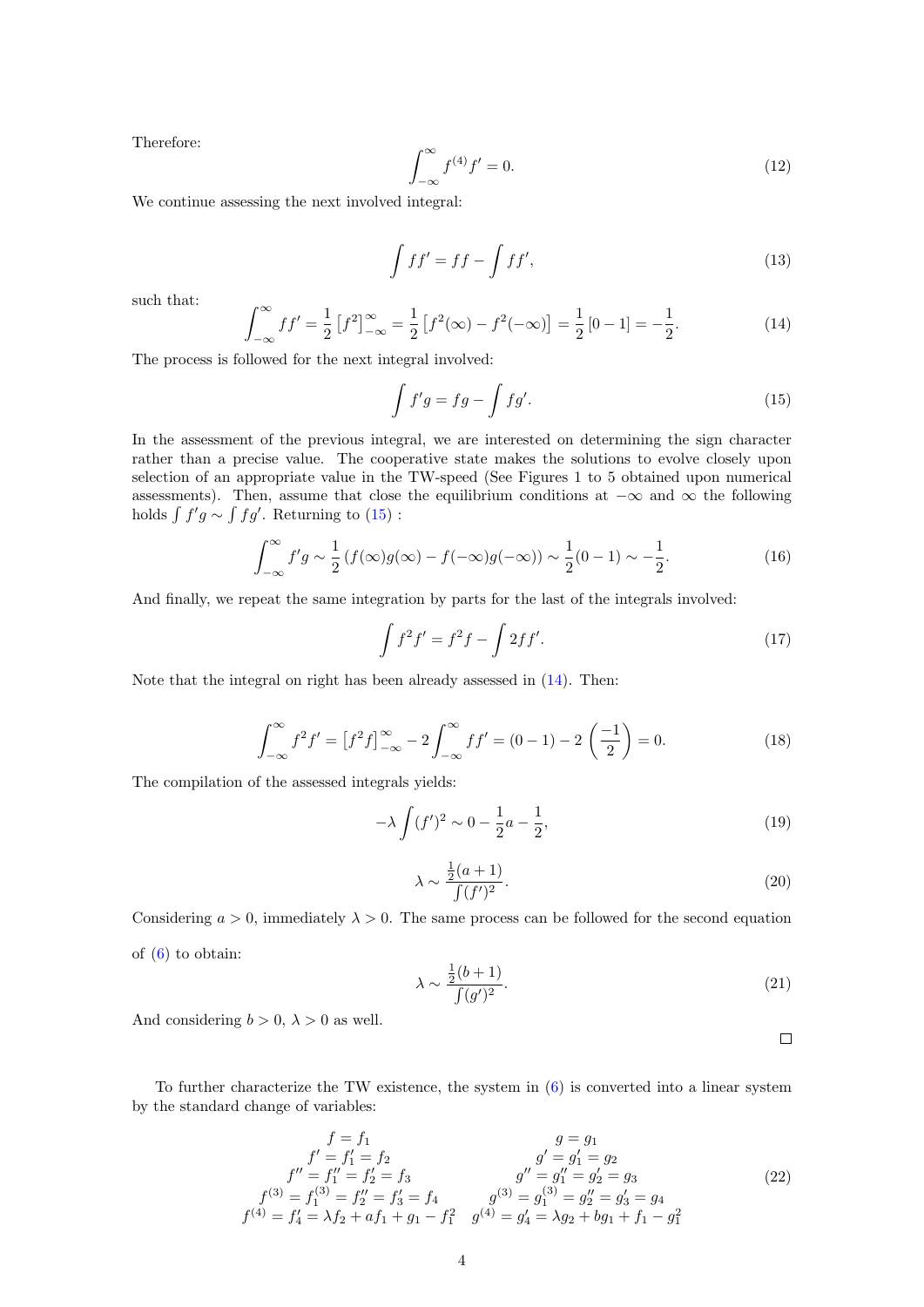

<span id="page-4-1"></span>Figure 1: TW solutions for  $\lambda = 0.5$  (left) and  $\lambda = 1$  (right). Note that both solutions f, g are superposed and represented by the blue line. Note that the advection term  $\epsilon \ll \lambda_0 \sim \lambda$ .

This can be expressed as:

<span id="page-4-0"></span>
$$
\begin{pmatrix}\nf_1 \\
f_2 \\
f_3 \\
f_4 \\
g_1 \\
g_2 \\
g_3 \\
g_4\n\end{pmatrix}' = \begin{pmatrix}\nf_2 \\
f_3 \\
f_4 \\
f_4 \\
g_2 \\
g_3 \\
g_4 \\
g_2 + bg_1 + f_1 - g_1^2\n\end{pmatrix}
$$
\n(23)

Note that the partial derivatives with respect to  $f_i$  and  $g_i$  for  $i = 1, 2, 3, 4$  of each component on the right hand vectorial function in [\(23\)](#page-4-0) are continuous which is needed to ensure the Lipschitz condition. In addition and to support the global existence of TW profiles  $f, g$ , the cooperative system in [\(6\)](#page-2-0) is solved with a numerical algorithm.

One of the key questions to answer is whether it exists a minimal TW speed,  $\lambda$ , such that solutions are stable in the proximity of the stationary solutions. The minimal speed existence, for which non-oscillating behaviour is given, is common to the KPP order two problems [\[11\]](#page-15-9). Nonetheless, for higher order systems, it is not possible to ensure the existence of a minimal speed with a monotone decay at infinity, due to the existence of oscillating behaviour. Following the KPP order two philosophy [\[11\]](#page-15-9), this minimal speed is the critical speed at which any oscillation in the solution vanishes. Nonetheless, in this case, as we are dealing with fourth order operators, this is not guaranteed being a notable difference compared to the KPP models involving a second order parabolic operator. Thus, if a minimal speed is not guaranteed, we can search for other common property of the TW profiles in the KPP order 2 problems. In particular, when the TW moves at the minimal-critical speed, the solution is positive everywhere for all  $y \in \mathbb{R}$ . Our target can be translated into finding a suitable value of the TW-speed for which the first minimum in  $y > 0$  is positive. Nonetheless, we cannot ensure the positivity of the solution for  $y \in \mathbb{R}$  as the natural instabilities in the high order operator impedes the possibility of a maximum principle.

The estimation of a TW-speed, at which the first minimum in  $y > 0$  is positive in [\(6\)](#page-2-0), is done via a numerical algorithm. The numerical analysis has been done over a sufficiently large  $y$  interval [−1000, 1000] to avoid the influence of the pseudo-boundary conditions [\(7\)](#page-2-1) in the integration domain. The relative and absolute errors for each iteration has been considered as  $10^{-6}$  and the number of nodes varies from  $10^4$  to  $10^5$ . Additionally, the numerical results provide the evidence related with the global structure of the both f, g for different values of the TW speed  $\lambda$ .

Firstly, the TW-speed  $\lambda$  is assumed to be equal for both solutions f, g in which the condition  $a = b$  is considered. Previous to any formal proof, Figures [1](#page-4-1) and [2](#page-5-0) suggest that the oscillatory character of the TW decreases for increasing values of  $\lambda$ . This property is common with the KPP-2 problems [\[11\]](#page-15-9).

**Conjecture 2.1.** Let consider  $a = b$  in the set of equations [\(6\)](#page-2-0) and that the TW-speed is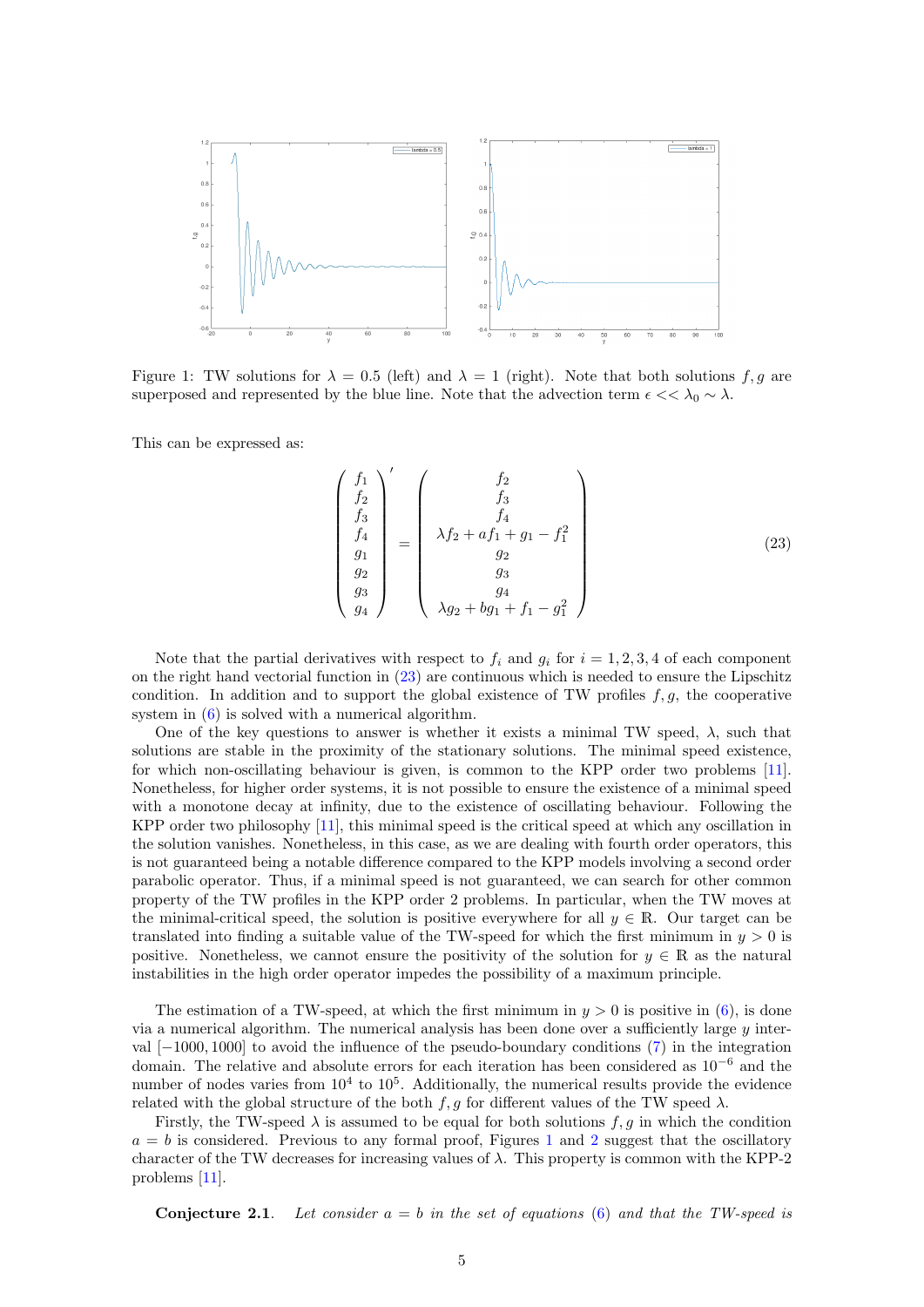

<span id="page-5-0"></span>Figure 2: TW solutions for  $\lambda = 1.5$  (left) and  $\lambda = 2.394$  (right). Note that both solutions f, q are superposed and represented by the blue line. Note that the advection term  $\epsilon << \lambda_0 \sim \lambda$ .

common to both solutions  $f, g$ . Let define the set M as:

$$
M = \{ y \in \mathbb{R}, f(y) = \frac{1}{2} \},
$$
\n(24)

representing the location of the TW front along the y axis and let define

$$
m = \{ y > M, f' = 0, f'' > 0 \},\tag{25}
$$

expressing a set whose elements locate the minimum points in solution  $f(y)$  beyond the TW-front (i.e. in the TW-tail). In these conditions there exist a value of  $\lambda$  for which  $f(\min(m)) > 0$ . This value for  $\lambda$  represented by  $\lambda_{f(\min(m))>0}$  has been sharply estimated to be  $\lambda_{f(\min(m))>0} = 2.394$ 

Note that the conjecture is postulated based on the numerical evidences results presented in Figure [3.](#page-6-0)

The Conjecture 2.1 is particularly relevant and expresses some analogy with the minimal TWspeed  $(\lambda_{min})$  typical of the TW associated to the KPP problems of second order [\[11\]](#page-15-9). In the high order case, we cannot directly consider the minimal TW-speed, nonetheless, we have shown the existence of an equivalent  $\lambda_{f(\min(m))>0}$  in the cooperative system. Indeed, the most remarkable difference between the KPP-2 (KPP order two) TW and the cooperative system with a high order operator relays on the fact that we shall change the concept of finding a  $\lambda_{min}$  by finding a  $\lambda_{f(\min(m))>0}$ . For a KPP-2 TW moving at  $\lambda_{min}$ , the profile does not oscillate as the second order profiles changes from the sub-critical solution to the critical one [\[11\]](#page-15-9). In the fourth order cooperative system, we use the concept of  $\lambda_{f(\min(m))>0}$ , for which we know that the oscillatory behavior is observed in the TW-tail when  $y \gg 1$  (See figure [3\)](#page-6-0). This is a common behavior to all high-order parabolic operators. Thus, we have found a  $\lambda_{f(\min(m))>0}$  for which, in an appropriate inner region (inner compared to  $y \gg 1$ ), it is possible to express the high order TW profile in a similar manner as done in the KPP-2 problem.

Note that the results obtained, up to now, consider that both TW profiles  $f, g$  move with the same speed  $\lambda$ . It is considered, now, the possibility of different TW-speeds resulting in the following cooperative system:

$$
-\lambda_1 f' = -f^{(4)} + f(a - f) + g,\n-\lambda_2 g' = -g^{(4)} + g(b - g) + f.
$$
\n(26)

We keep on the philosophy of finding suitable TW-speeds (in this present case different for  $f, g$  for which the conditions  $f(\min(m)) > 0$ ,  $g(\min(m)) > 0$  hold. The property of finding  $\lambda_{f(\min(m))>0}$  and  $\lambda_{g(\min(m))>0}$  for each TW profile  $(f,g)$  is now more subtle. We start by assuming that  $\lambda_1 = 2.394$  and we try to answer the following question: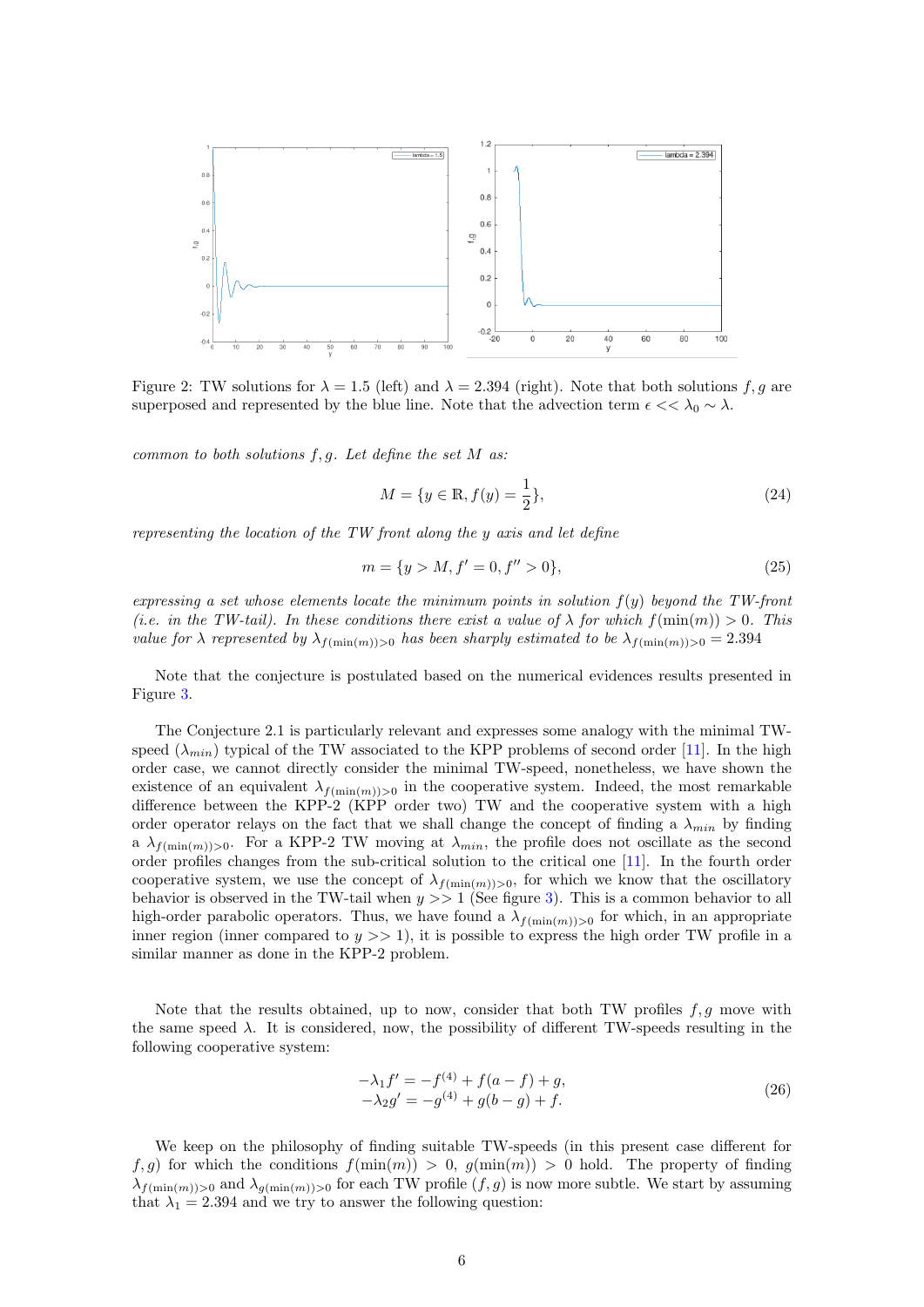

Figure 3: TW solutions for  $(\lambda = 2.394)$  with a zoom to show the oscillatory sing-changing character in the TW-tail. Note that both solutions  $f, g$  are superposed and represented by the blue line

<span id="page-6-0"></span>

<span id="page-6-1"></span>Figure 4: TW solutions for different values of TW-speeds:  $\lambda_{1,f(\min(m))>0} = 2.394, \lambda_{2,g(\min(m))>0} =$ 2.437 (left),  $\lambda_1 = 2.394$  and  $\lambda_2 = 3.5$  (right). Note that in this last case the first minimum of both TW is negative

Is there an interval in  $\lambda_2$  for which there exist  $\lambda_{1,f(min(m))>0}$  and  $\lambda_{2,q(min(m))>0}$ ?

To answer this question, the cooperative system has been numerically modeled. The following proposition in the form of conjecture compiles the numerical evidences:

**Conjecture 2.2** Given  $\lambda_{1,f(\min(m))>0} = 2.394$ , the TW-speed  $\lambda_{2,g(\min(m))>0}$  associated to the TW-profile (g) can only vary in the interval given by [2.145, 2.437].

Admit the following discussion to support the Conjecture 2.2 enunciation. Consider that  $a =$ b in the set of equations [\(6\)](#page-2-0). The proof of this proposition is given in Figure [4](#page-6-1) (left). It is convenient to highlight that there exists TW profiles for other  $\lambda_2 > \lambda_{2,g(\min(m))>0} = 2.437$  and  $\lambda_1 > \lambda_{1,f(\min(m))>0} = 2.394$  $\lambda_1 > \lambda_{1,f(\min(m))>0} = 2.394$  (See Figures 4 (right) and [5](#page-7-0) as examples), nonetheless these profiles are oscillatory from the first minimum.

Now, the intention is to explore the effect of the advection term over the positivity regions in the TW characterization. To this end, admit that the  $\epsilon \sim \lambda_0$ , i.e. the advection is considered to interact significantly with the TW propagation. As a consequence, consider  $\lambda_1 = \lambda_{0,1} + \epsilon$ ,  $\lambda_2 = \lambda_{0,2} + \epsilon$ , then:

$$
\min\{\lambda_1 - \lambda_{0,1}, \lambda_2 - \lambda_{0,2}\},\tag{27}
$$

while keeping positivity in the first minimum as described in Figure [4.](#page-6-1)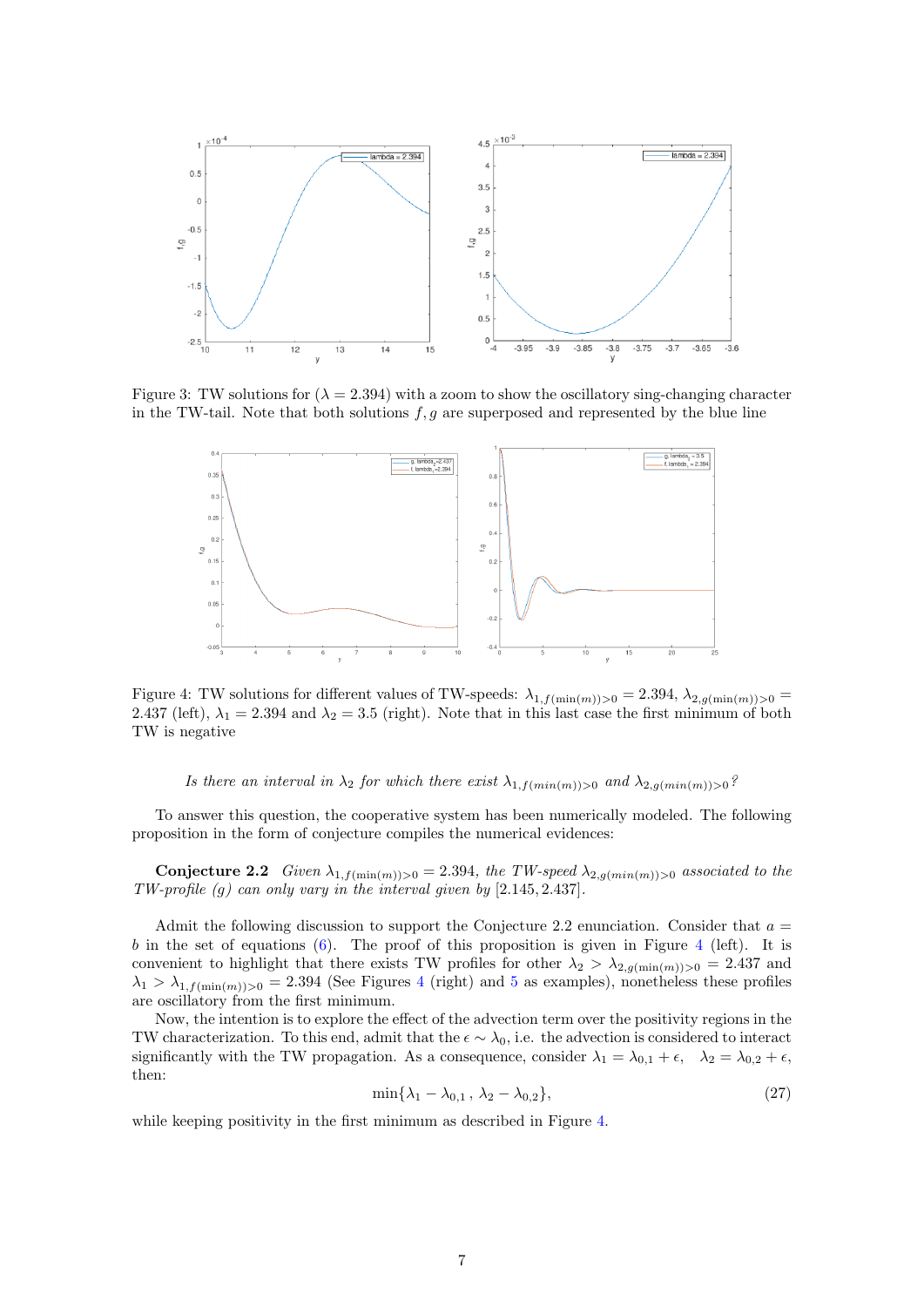

<span id="page-7-0"></span>Figure 5: TW solutions for different values of TW-speeds:  $\lambda_1 = 5$  and  $\lambda_2 = 3.5$  Note that in this case the first minimum of both TW is negative.

## 2.1 Travelling waves Homotopy discussion

<span id="page-7-1"></span>In the asymptotic case with  $y \to \infty$ , the cooperative system [\(6\)](#page-2-0) can be linearized, leading to the following expression:

$$
\begin{pmatrix}\nf_1 \\
f_2 \\
f_3 \\
f_4 \\
g_1 \\
g_2 \\
g_3 \\
g_4\n\end{pmatrix}' = \begin{pmatrix}\nf_2 \\
f_3 \\
f_4 \\
f_4 \\
g_2 \\
g_3 \\
g_4 \\
\lambda_2 g_2 + b g_1 + f_1\n\end{pmatrix}
$$
\n(28)

Firstly, to simplify the operations involved and without loss of generality, we consider  $a = b = 1$ . The linearization exercise permits to represent the system [\(28\)](#page-7-1) by making use of the first order system autonomous matrix::

<span id="page-7-2"></span>
$$
\begin{pmatrix}\nf_1 \\
f_2 \\
f_3 \\
f_4 \\
g_1 \\
g_2 \\
g_3 \\
g_4\n\end{pmatrix} = \begin{pmatrix}\n0 & 1 & 0 & 0 & 0 & 0 & 0 & 0 \\
0 & 0 & 1 & 0 & 0 & 0 & 0 & 0 \\
0 & 0 & 0 & 1 & 0 & 0 & 0 & 0 \\
a & \lambda_1 & 0 & 0 & 1 & 0 & 0 & 0 \\
0 & 0 & 0 & 0 & 0 & 1 & 0 & 0 \\
0 & 0 & 0 & 0 & 0 & 0 & 1 & 0 \\
1 & 0 & 0 & 0 & 0 & 0 & 0 & 1 \\
1 & 0 & 0 & 0 & b & \lambda_2 & 0 & 0\n\end{pmatrix} \begin{pmatrix}\nf_1 \\
f_2 \\
f_3 \\
f_4 \\
g_1 \\
g_2 \\
g_3 \\
g_4\n\end{pmatrix}
$$
\n(29)

Or equivalently:

$$
F' = A(a, b, \lambda_1, \lambda_2)F.
$$
\n(30)

The parametric analysis in the matrix A is very complex as it involves four parameters over a

eighth order matrix. Thus, we will consider some specific values for the parameters involved, so that we account for a sufficient set of evidences to determine the asymptotic behaviour as  $y \rightarrow \infty$ . Additionally, the fact of having linearized, resuling in the matrix A, permits to proceed via homotopy graphs to further determine the behaviour of the exponential bundles associated to the matrix A eigenvalues.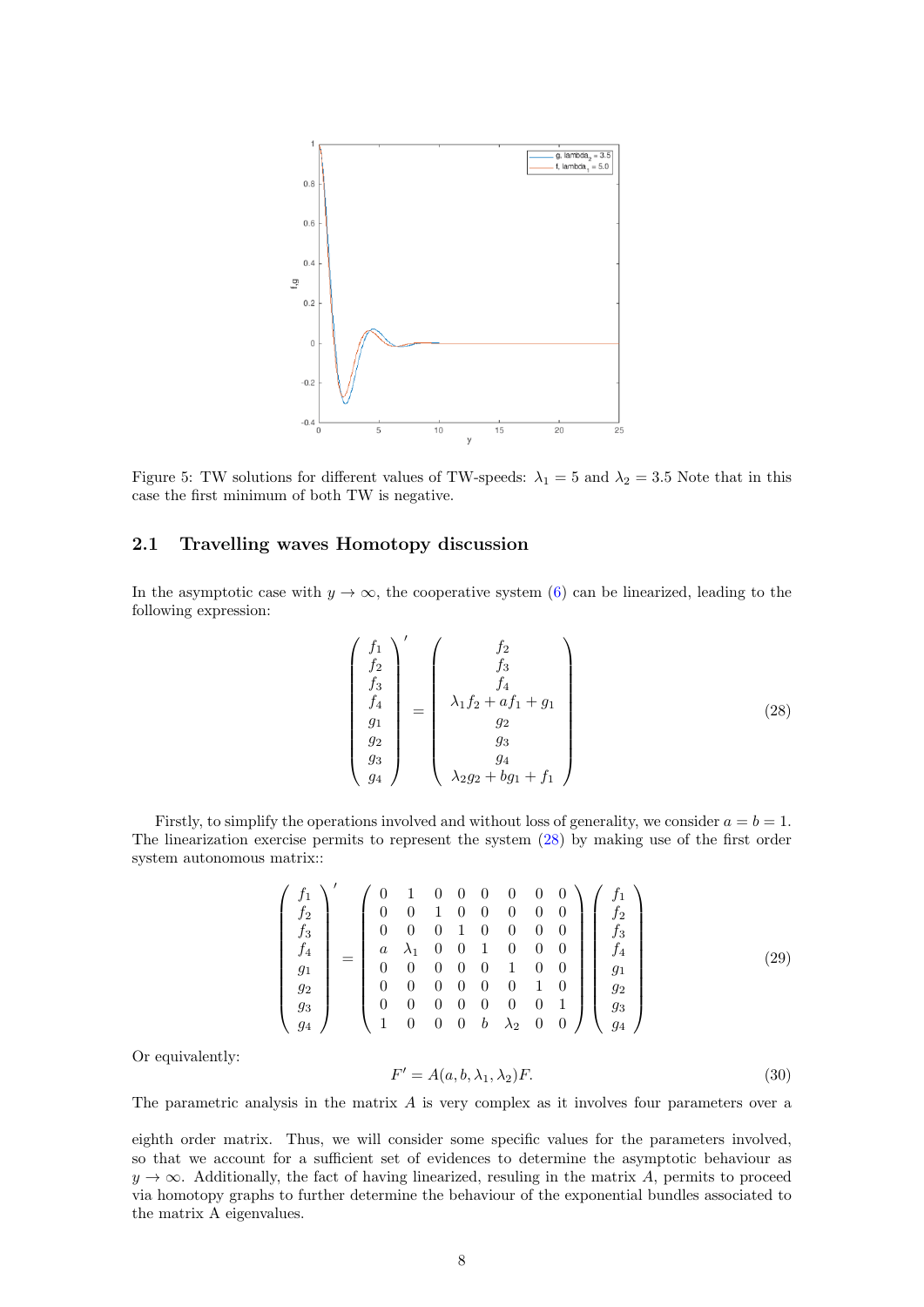

<span id="page-8-2"></span>Figure 6: Eigenvalues of the matrix A for  $\lambda = 0$  and  $\lambda = 1$ .



<span id="page-8-0"></span>Figure 7: Eigenvalues of the matrix A for  $\lambda = 15$  and  $\lambda = 60$ .

Case 1:  $a = b = 1$ ;  $\lambda_1 = \lambda_2 = \lambda$ .

For this case, the characteristic polynomial of A for different values of  $\lambda$  reads as:

$$
\lambda = 0; \qquad \mu^8 - 2\mu^4 = 0, \n\lambda = 1; \qquad \mu^8 - 2\mu^5 - 2\mu^4 + \mu^2 + 2\mu = 0, \n\lambda = 15; \qquad \mu^8 - 30\mu^5 - 2\mu^4 + 225\mu^2 + 30\mu = 0, \n\lambda = 60; \qquad \mu^8 - 120\mu^5 - 2\mu^4 + 3600\mu^2 + 120\mu = 0,
$$
\n(31)

For a generic  $\lambda$  the characteristic polynomial of the matrix A reads:

$$
\mu^8 - 2\lambda \mu^5 - 2\mu^4 + \lambda^2 \mu^2 + 2\lambda \mu = 0. \tag{32}
$$

We represent now the polynominal solutions for different values in  $\lambda$  to check the homotopy evolution starting from  $\lambda = 0$ . The results are summarized in the following lemma.

<span id="page-8-1"></span>**Lemma 2.2.** A) For any  $\lambda > 0$ , the linearized system [\(28\)](#page-7-1) (obtained in the limit with  $y \to \infty$ ) with  $a = b = 1$  and  $\lambda_1 = \lambda_2 = \lambda$  presents a 6-D stable family of solutions (corresponding to two pairs of complex conjugate, one constant and one real negative eigenvalues); and a 2-D unstable family of solutions (corresponding to two different real solutions).

B) The eigenvalues tend to accumulate into four different clusters with increasing distance among them when  $\lambda \to \infty$ . One cluster is formed by the two eigenvalues with  $Re < 0, Im > 0$ , another cluster with  $Re < 0, Im < 0$  and another one with  $Re > 0, Im = 0$ , (See figure [7](#page-8-0) with  $\lambda = 60$  and figure [8](#page-9-0) with  $\lambda = 100$  and  $\lambda = 1000$ ).

C) There exists the null eigenvalue for any value of  $\lambda$ .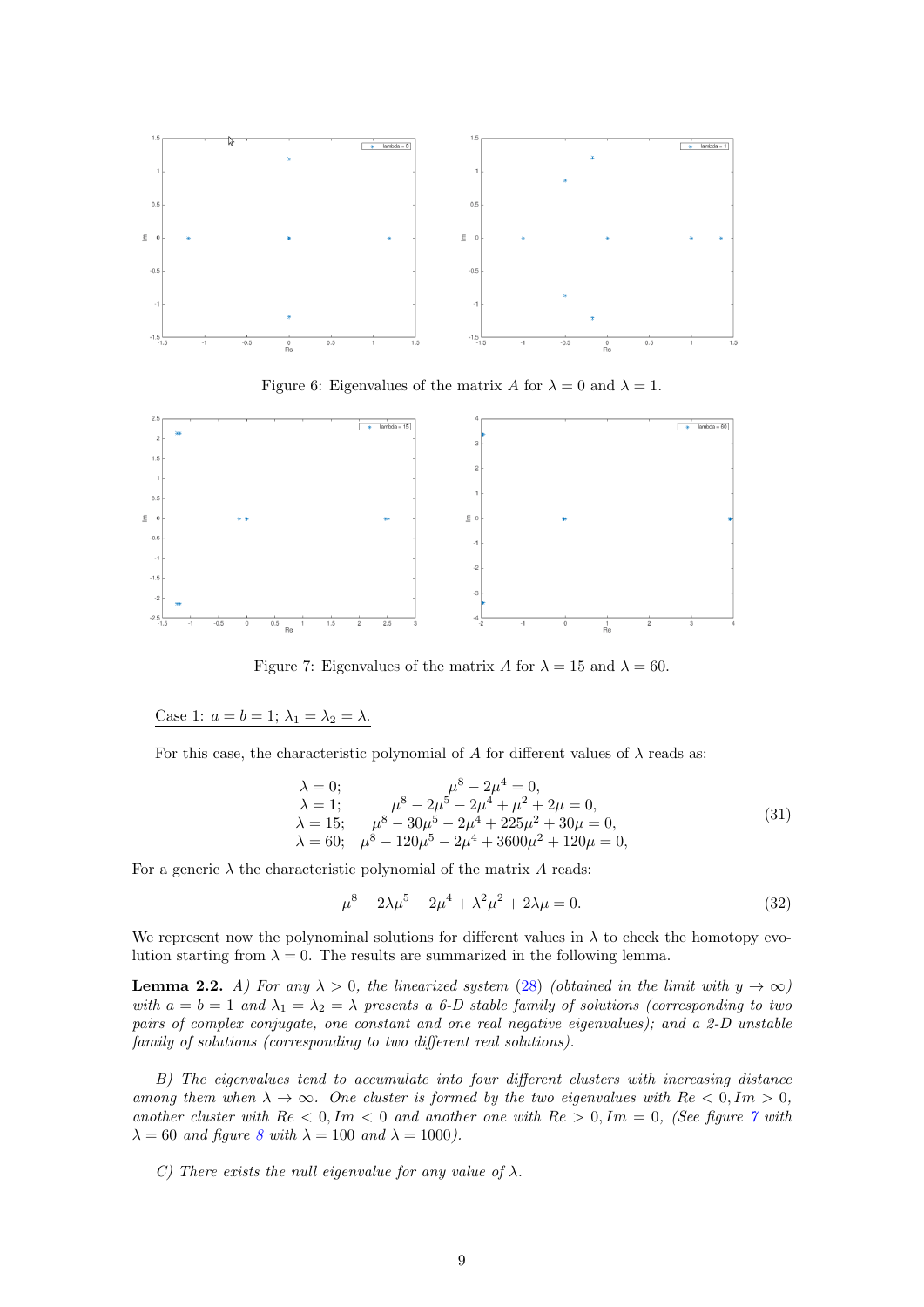

<span id="page-9-0"></span>Figure 8: Eigenvalues of the matrix A for  $\lambda = 100$  and  $\lambda = 1000$ .

*Proof.* The determination of the eigenvalues in the matrix  $(29)$  provides the existence of complex eigenvalues which introduce oscillatory bundles in the proximity of the null critical point. This feature is common to all high order operators ([\[6\]](#page-14-8) and references therein) and expresses the difficulty to determine a pure monotone TW at a suitable speed  $\lambda \neq 0$ .

Under Lemma [2.2,](#page-8-1) it is possible to check that the oscillatory solutions cannot be avoided for a suitable value of the TW-speed  $\lambda$ . Even further, one can check by a careful look to Figures [6,](#page-8-2) [7](#page-8-0) and [8](#page-9-0) that the imaginary parts of the complex eigenvalues increase when the TW-speed increases.

Case 2: For any  $a \neq b$  and  $\lambda_1 = \lambda_2 = \lambda$ .

<span id="page-9-1"></span>The characteristic polynomial for the matrix  $A$  adopts the following structure:

$$
\mu^8 - 2\lambda \mu^5 - (a+b)\mu^4 + \lambda^2 \mu^2 + (a\lambda + b\lambda)\mu + (ab-1) = 0.
$$
 (33)

In this case  $ab \neq 1$ , the null eigenvalue is not a solution of [\(33\)](#page-9-1) as in the case when  $ab = 1$ . Again, the asymptotic behaviour of solutions is obtained for particular values of the parameters  $a, b$  and  $\lambda$  due to the difficulty of performing a parametric root analysis in [\(33\)](#page-9-1).

Note that, with the aim of understanding the different solution bundles for different actual values of a, b and  $\lambda$ , we analyze firstly if the equation [\(33\)](#page-9-1) has a pure imaginary root of the form  $\mu = ki$  for  $\lambda \neq 0$  and  $k \neq 0 \in R$ :

$$
k^{8} - 2\lambda k^{5}i - (a+b)k^{4} - \lambda^{2}k^{2} + (a\lambda + b\lambda)ki + (ab - 1) = 0,
$$
\n(34)

rearranging terms:

$$
k^{8} - (a+b)k^{4} - \lambda^{2}k^{2} + (ab - 1) + (-2\lambda k^{5} + (a\lambda + b\lambda)k)i = 0.
$$
 (35)

From the imaginary part, the two real solutions  $k = \left(\frac{a+b}{2}\right)^{\frac{1}{4}}$  and  $k = -\left(\frac{a+b}{2}\right)^{\frac{1}{4}}$  are obtained.  $Substituting the first root$ 

<span id="page-9-3"></span>

$$
\left(\frac{a+b}{2}\right)^2 - (a+b)\frac{a+b}{2} - \lambda^2 \left(\frac{a+b}{2}\right)^{\frac{1}{2}} + (ab-1) = 0,\tag{36}
$$

$$
\left(\frac{a+b}{4}\right)^2 + \lambda^2 \left(\frac{a+b}{2}\right)^{\frac{1}{2}} - (ab-1) = 0.
$$
\n(37)

In the limit with  $a \to 0$  the following equations holds:

<span id="page-9-2"></span>
$$
J(a,b) = \left(\frac{b}{4}\right)^2 + \lambda^2 \left(\frac{b}{2}\right)^{\frac{1}{2}} + 1 = 0,
$$
\n(38)

 $\Box$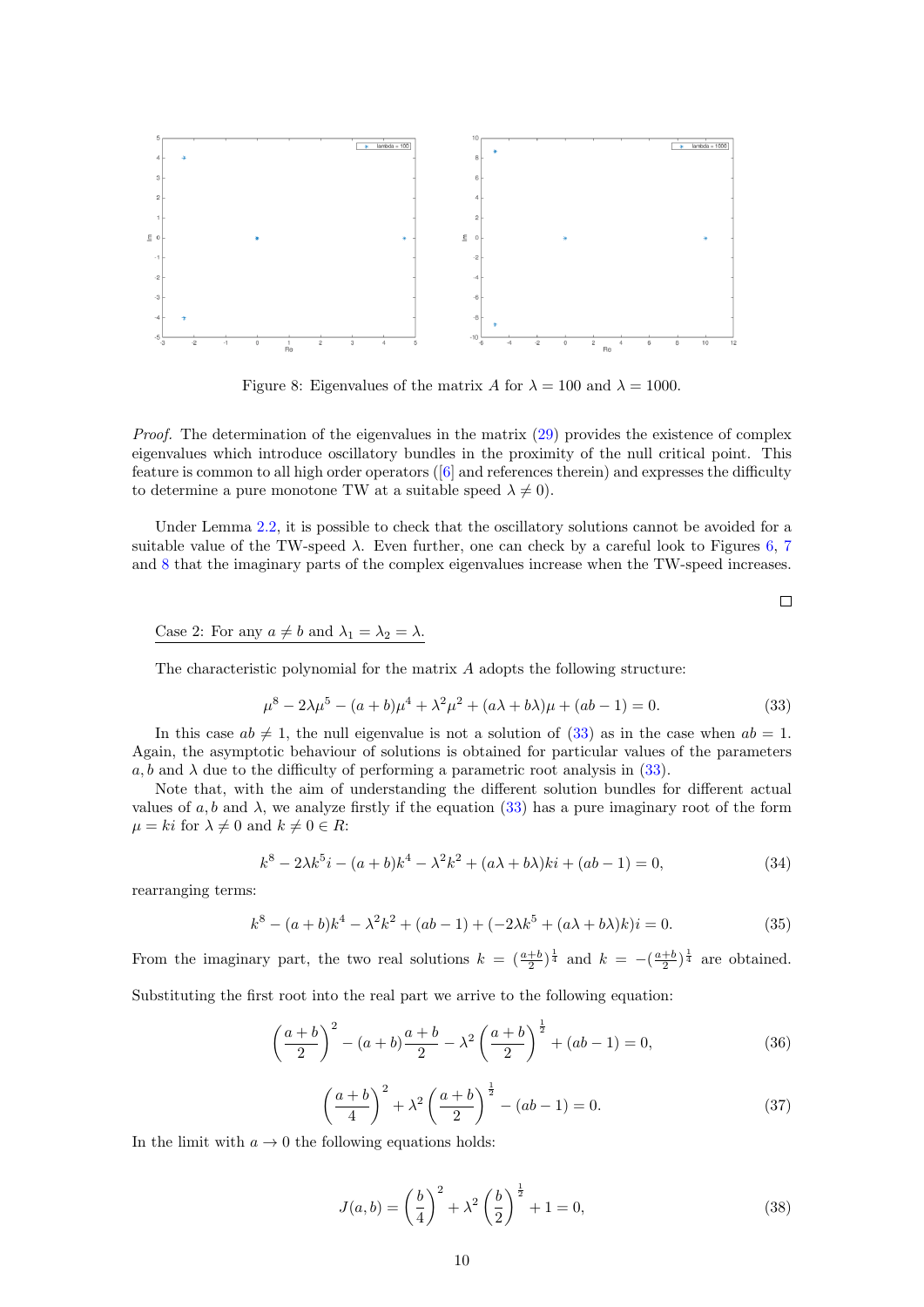

Figure 9: Homotopy graph for  $\lambda = 2$  and different values for a, b. Note that the complex conjugate eigenvalues converge to the imaginary axis

<span id="page-10-0"></span>

<span id="page-10-1"></span>Figure 10: Homotopy graph for  $\lambda = 2$  and different values for a, b. Note that the complex conjugate eigenvalues converge to the imaginary axis

which has not positive real roots  $(b > 0)$ . One can check, after doing the first derivative, that the equation [\(38\)](#page-9-2) is always positive for  $b > 0$ .

On the opposite side, if we consider values for both  $a \to \infty$  and  $b \to \infty$ , the leading term in [\(37\)](#page-9-3) is the product ab, therefore the function  $J(a, b)$  evaluated under these circumstances is negative.

Given the positivity of the function  $J(a, b)$  for sufficiently small values of a and b, the negativity of the same function for sufficiently high values of  $a, b$  and the continuity properties, it can be concluded the existence of a combination of a, b satisfying the condition  $J(a, b) = 0$ . Given such values for  $(a, b)$ ; the imaginary solution is given by

$$
k = \left(\frac{a+b}{2}\right)^{\frac{1}{4}}.\tag{39}
$$

The existence of such pure imaginary solution in [\(37\)](#page-9-3) can be further characterized by representing the homotopy graph for a fixed random value of the TW- speed (assumed to be  $\lambda = 2$ ). Figures [9,](#page-10-0) [10](#page-10-1) and [11](#page-11-0) confirm, indeed, the existence of such pure imaginary root in [\(37\)](#page-9-3) for  $a \to \infty$  and  $b \to \infty$ .

In addition, and for  $\lambda = 0$  the homotopy graph presents pure imaginary solutions. See Figure [12.](#page-11-1)

The following lemma aims to compile the different results obtained for  $a \neq b$ .

<span id="page-10-2"></span>**Lemma 2.3.** A) For  $\lambda = 0$ , there exists four imaginary and for real eigenvalues of [\(37\)](#page-9-3). In this case, there exists a 2D stable bundle of solutions and a 6D unstable.

B) For  $\lambda \neq 0$  and for sufficiently large values for a, b, the homotopy graph converges to four imaginary solutions and four real solutions. Therefore, we can conclude that for large values of a and b the behaviour of the solution bundles is similar to the case with  $\lambda = 0$ .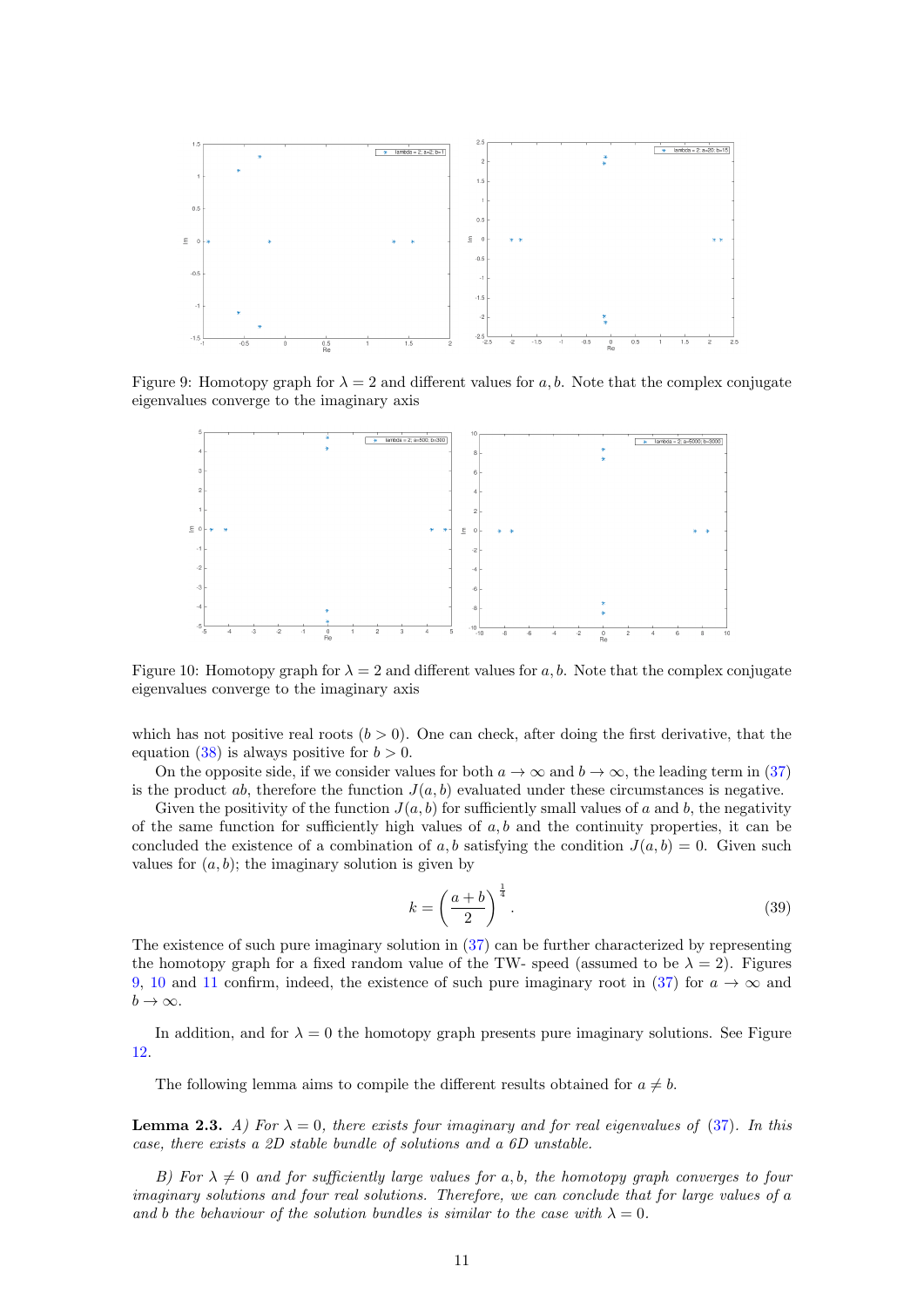

<span id="page-11-0"></span>Figure 11: Homotopy graph for  $\lambda = 2$  and different values for a, b. Note that the complex conjugate eigenvalues converge to the imaginary axis



<span id="page-11-1"></span>Figure 12: Homotopy graph for  $\lambda = 0$  and different values for a, b. Note that the complex conjugate eigenvalues converge to the imaginary axis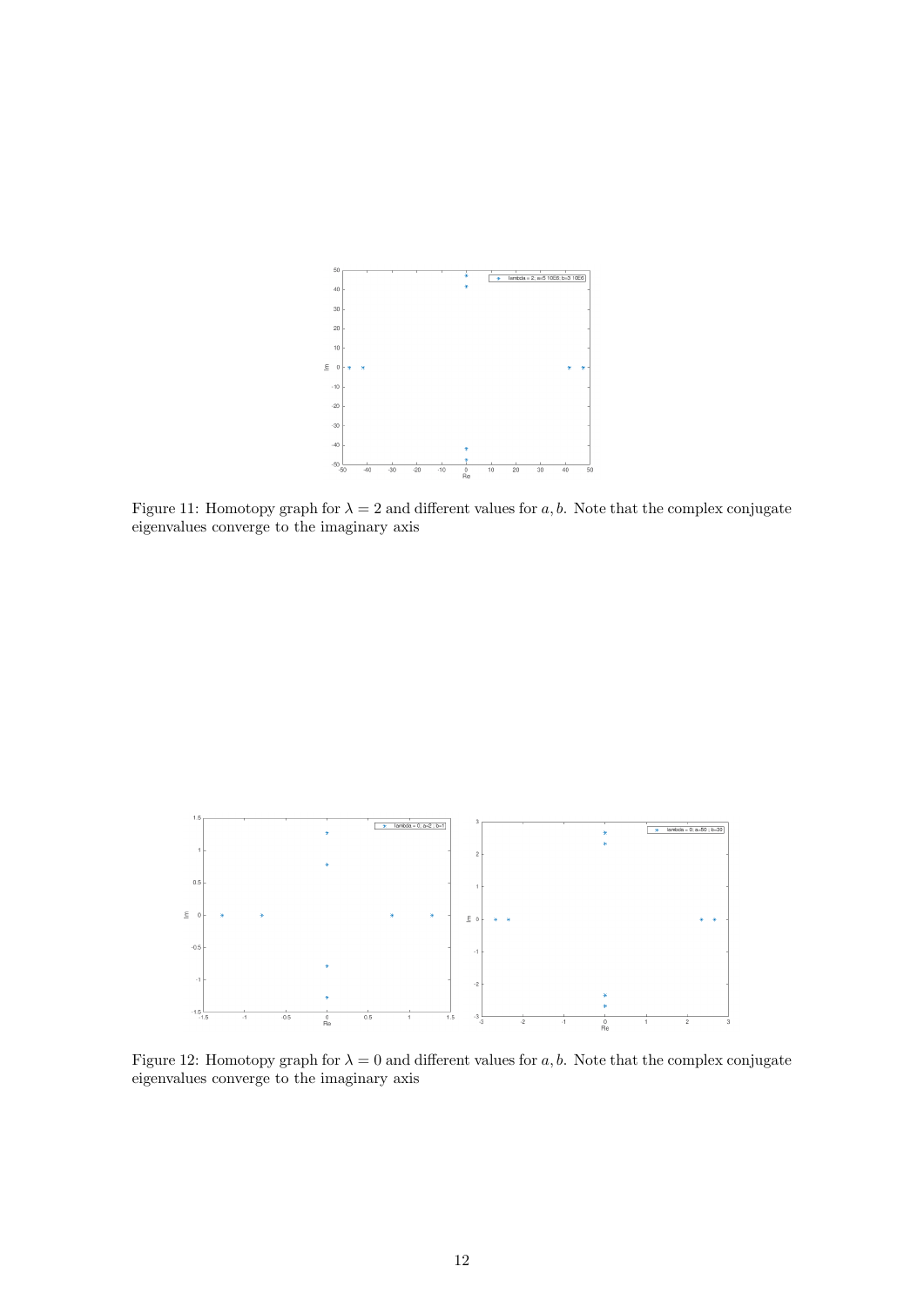

<span id="page-12-0"></span>Figure 13: TW for  $a = 1$ ,  $b = 2$ ,  $\lambda = 0.01$  (left) and associated homotopy graph. Note that the advection term  $\epsilon \ll \lambda_0 \sim \lambda$ . (right)

*Proof.* Given two particular values of  $a$  and  $b$ , with the same order, we characterize the TWsolutions for different values of  $\lambda$  without loosing of generality. Any condition in which  $a \gg b$  or  $b \gg a$  is already covered by the case B in Lemma [2.3.](#page-10-2)

The oscillatory character of the solutions f, g increases with  $\lambda \to 0$ . Figure [13](#page-12-0) represents the evolution of a TW for a sufficiently small value of  $\lambda$  together with the homotopy diagram. The eigenvalues satisfying  $Re < 0$  has  $Re \rightarrow 0$ . The consecutive figures give the evolution of the TW and the homotopy graph for different values of the TW-speed.

For  $\lambda \to \infty$  and  $a \neq b$  in the same order  $a \succ b$ , the homotopy graph tends to dense and converges to four eigenvalues with the following properties:

- Two eigenvalues densing to a homotopy point with  $Re < 0$  and  $Im > 0$ .
- Two eigenvalues densing to a homotopy point with  $Re < 0$  and  $Im < 0$ .
- Two eigenvalues densing to a homotopy point with  $Re > 0$  and  $Im = 0$ .
- Two eigenvalues densing to a homotopy point with  $Re \rightarrow 0$  and  $Im \rightarrow 0$ .

Case 3: For any  $a \neq b$  and  $\lambda_1 \neq \lambda_2$ .

 $\Box$ 



Figure 14: TW evolution and Homotopy graph for  $a = 1$ ,  $b = 2$ ,  $\lambda = 5$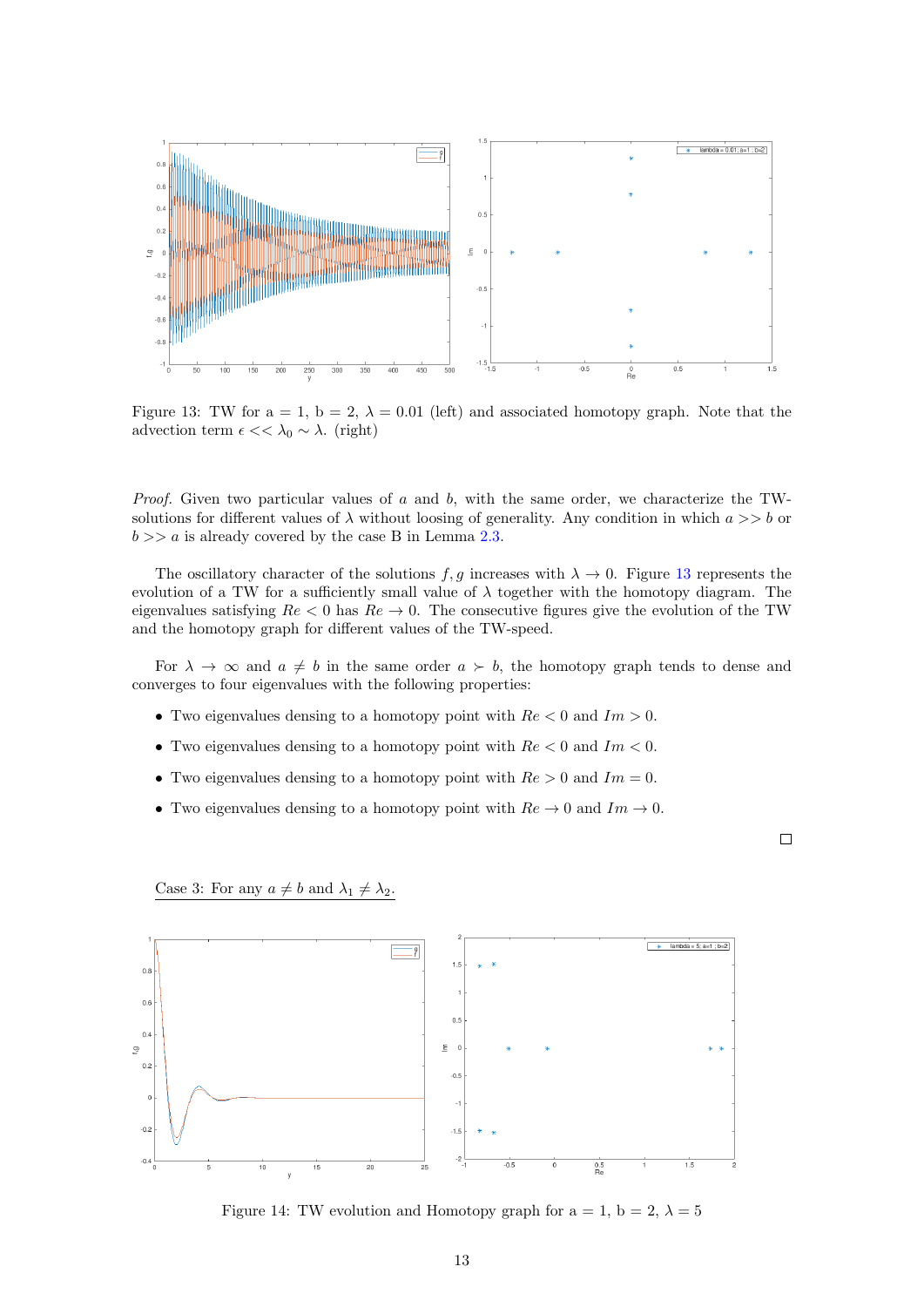

Figure 15: TW evolution and Homotopy graph for  $a = 1$ ,  $b = 2$ ,  $\lambda = 100$ 



<span id="page-13-0"></span>Figure 16: TW evolution and Homotopy graph for  $a = 1$ ,  $b = 2$ ,  $\lambda_1 = 0.1$  and  $\lambda_2 = 100$ 

The analysis considers the case with  $a = 1$ ,  $b = 2$  and different values for  $\lambda_1 \neq \lambda_2$  within the same order of magnitude and with substantially different order of magnitudes.

The case with  $a = 1$  and  $b = 2$  is analyzed considering two TW-speed cases: The case with  $\lambda_1 = 0.1$  and  $\lambda_2 = 100$  is represented in figure [16](#page-13-0) and the case with  $\lambda_1 = 100$  and  $\lambda_2 = 0.1$  in the figure [17.](#page-14-9)

The homotopy graphs, for this third case, are formed by two eigenvalues with  $Re > 0$  and  $Im = 0$  (Unstable) and six eigenvalues with  $Re < 0$ .

## 3 Conclusions

The objectives highlighted in relation with the searching, finding and characterisation of TW profiles have been proposed based on analytical and numerical evidences. The main question related with the existence of TW speeds for which the natural instabilities of the four order operator are minimized has been answered. This fact has permitted to extend the classical concept of TW speed for order two diffusion as done by the KPP models [\[11\]](#page-15-9). The weak advection term has been shown to be bounded by the own TW propagation speeds determined so as to keep positivity in the first minimum. In addition, the homotopy representation has permitted to characterize the TW tail in the proximity of the stationary solutions in the cooperative system Q and to determine the asymptotic behaviour of TW solutions via homotopy analysis.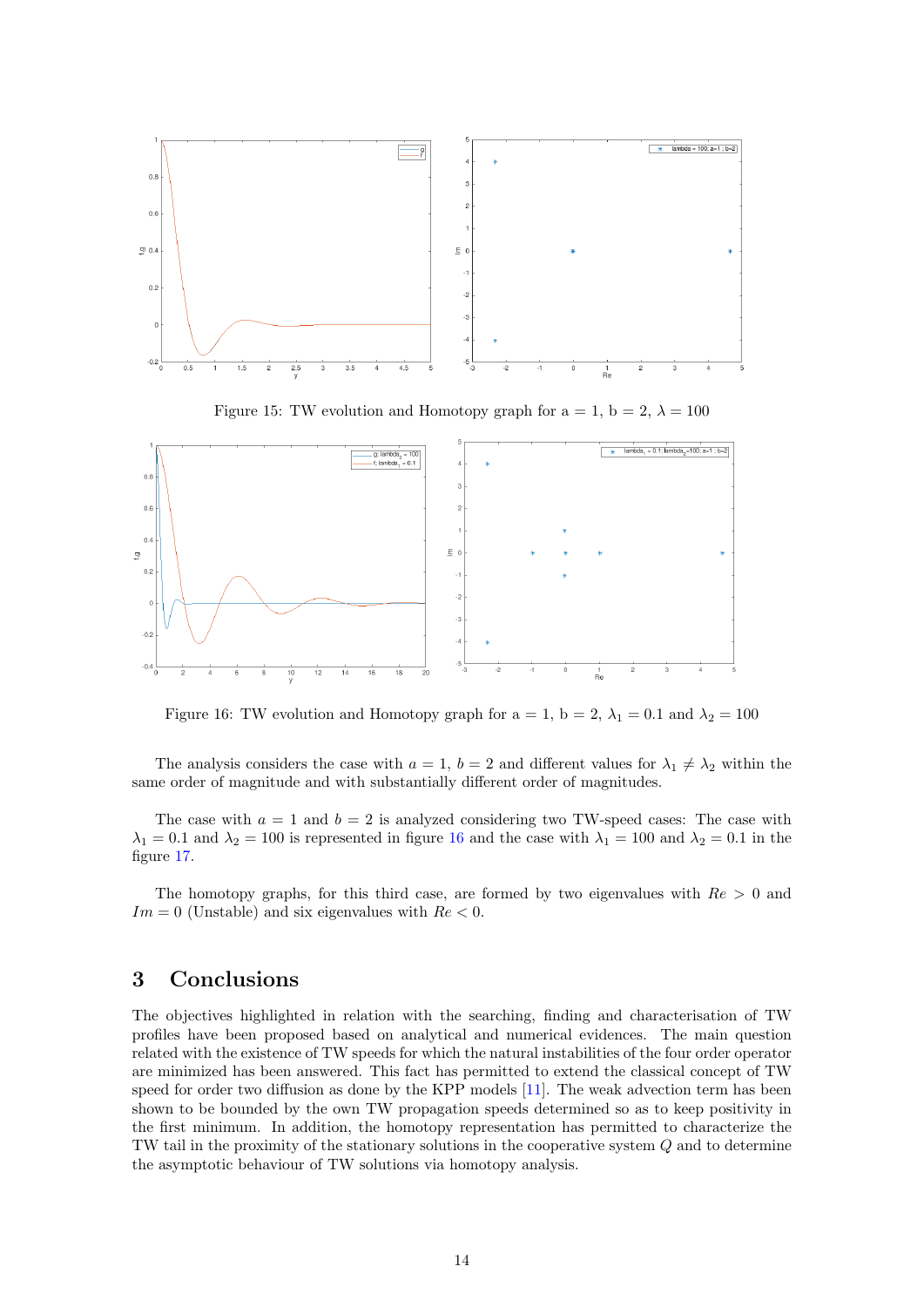

<span id="page-14-9"></span>Figure 17: TW evolution and Homotopy graph for  $a = 1$ ,  $b = 2$ ,  $\lambda_1 = 100$  and  $\lambda_2 = 0.1$ 

## 4 Conflict of Interest

The author states that there is no conflict of interest.

# 5 Data availability

Data is made available upon request.

## References

- <span id="page-14-6"></span>[1] Beardmore, R.E., Peletier, M.A., Budd, C.J. Wadee, M.A. (2005). Bifurcations of Periodic Solutions Satisfying the Zero-Hamiltonian Constraint in Reversible Differential Equations. SIAM Journal on Mathematical Analysis, vol. 36, no. 5, pp. 1461-28.
- <span id="page-14-5"></span>[2] Bidi, Y., Beniani, A., Zennir, K. Himadan, A. (2021). Global existence and dynamic structure of solutions for damped wave equation involving the fractional Laplacian: *Demonstratio* Mathematica, 54(1), 245-258. https://doi.org/10.1515/dema-2021-0022
- <span id="page-14-4"></span>[3] Billingham, John. (2020). Slow travelling wave solutions of the nonlocal Fisher-KPP equation. Nonlinearity. 33. 2106-2142. 10.1088/1361-6544/ab6f4f.
- <span id="page-14-0"></span>[4] Bonheure, D., Hamel, F. (2017). One-dimensional symmetry and Liouville type results for the fourth order Allen-Cahn equation in  $\mathbb{R}^N$ . Chin. Ann. Math. Ser. B 38, 149-172.
- <span id="page-14-2"></span>[5] Bonheure, D (2006) Heteroclinics Orbits for some classes of second and fourth order differential equations. Handbook of differential equations. Chapter in Handbook of differential equations: Ordinary differential equations.
- <span id="page-14-8"></span>[6] Chavez, M. and Galaktionov, V. (2001) Regional blow up for a higher-order semilinear parabolic equation. Euro. Jnl of Applied Mathematics vol 12, pp. 601-623.
- <span id="page-14-3"></span>[7] Dang, G. (2021). Meromorphic solutions of the  $(2 + 1)$ - and the  $(3 + 1)$ -dimensional BLMP equations and the  $(2 + 1)$ -dimensional KMN equation. Demonstratio Mathematica. 54: 129–139.
- <span id="page-14-1"></span>[8] Dee, G.T. and Van Sarloos, W. (1998). Bistable systems with propagating fronts leading to pattern formation. Physical Review Letter Vol 60.
- <span id="page-14-7"></span>[9] Díaz, J.L. and Naranjo, A. (2021) Existence, uniqueness and positivity on a free-boundary high order diffusion cooperative system. Results in Applied Mathematics. Vol 11, 100170. DOI: //doi.org/10.1016/j.rinam.2021.100170.